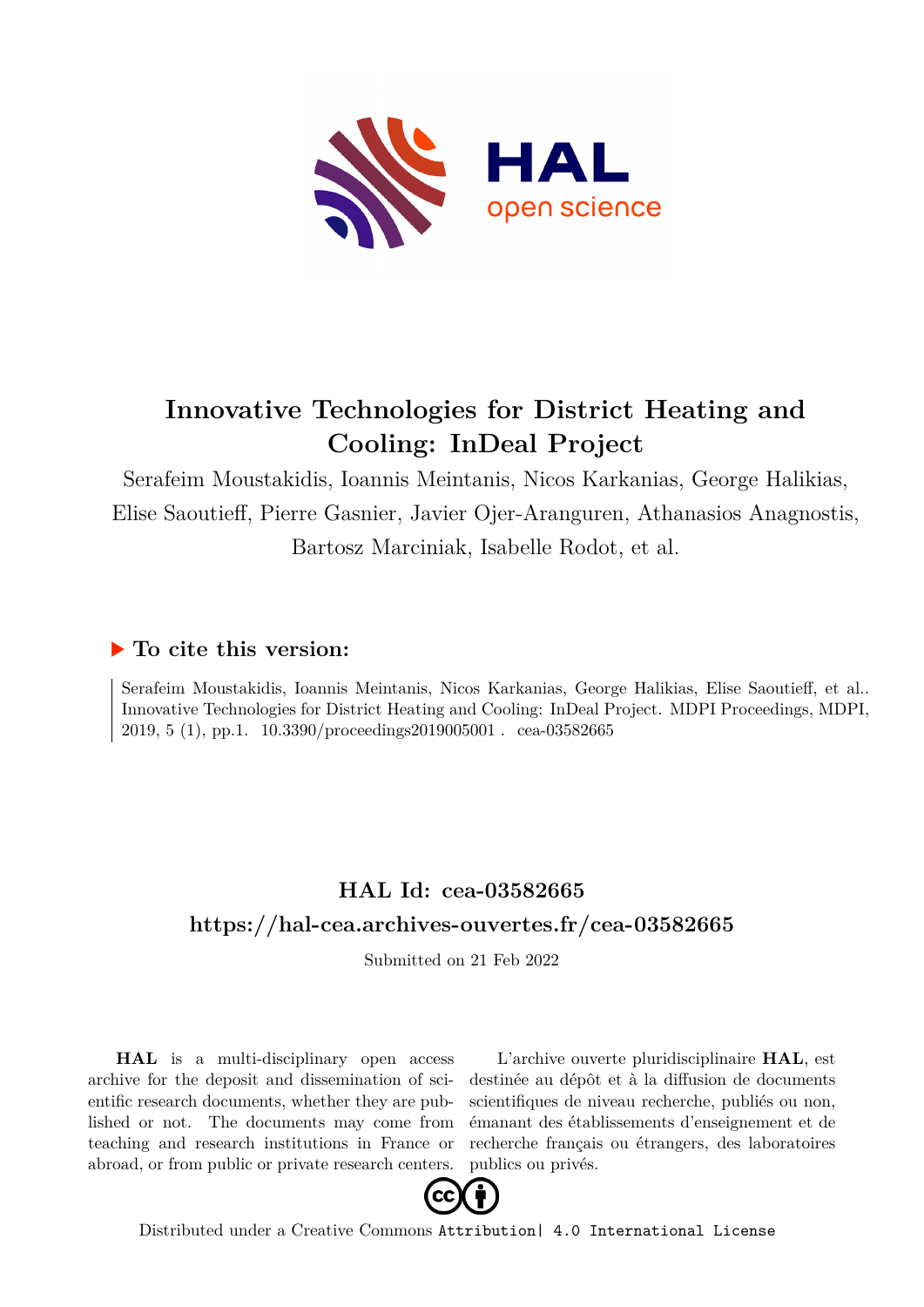



### *Proceedings* **Innovative Technologies for District Heating and Cooling: InDeal Project †**

**Serafeim Moustakidis 1,[\\*](https://orcid.org/0000-0002-1090-2177) , Ioannis Meintanis <sup>1</sup> [,](https://orcid.org/0000-0002-1920-1801) Nicos Karkanias <sup>1</sup> , George Halikias <sup>1</sup> , Elise Saoutieff <sup>2</sup> [,](https://orcid.org/0000-0003-0235-2141) Pierre Gasnier <sup>2</sup> [,](https://orcid.org/0000-0002-9082-6441) Javier Ojer-Aranguren <sup>3</sup> , Athanasios Anagnostis <sup>4</sup> , Bartosz Marciniak <sup>5</sup> [,](https://orcid.org/0000-0001-6053-7481) Isabelle Rodot <sup>6</sup> , Emil Lezak <sup>7</sup> , Jakub Pluta <sup>7</sup> , Mladen Penev <sup>8</sup> , Hilkka Jäppinen <sup>8</sup> , Samuel Petit <sup>9</sup> , Marko Krajnc <sup>10</sup>, Kostas Kouvaris <sup>11</sup> and Anastasia Eleftheriou <sup>11</sup>**

- <sup>1</sup> City University of London, Systems & Control Research Centre, Northampton Square, London EC1V 0HB, UK; ioannis.meintanis.1@city.ac.uk (I.M.); n.karcanias@city.ac.uk (N.K.); g.halikias@city.ac.uk (G.H.)
- <sup>2</sup> Univ. Grenoble Alpes, CEA, LETI, DSYS, LAIC, 38000 Grenoble, France; elise.saoutieff@cea.fr (E.S); pierre.gasnier@cea.fr (P.G.)
- <sup>3</sup> NAITEC, c/Tajonar, 20, 31006 Pamplona (Navarra), Spain; jojer@naitec.es
- <sup>4</sup> CERTH/IBO, Center for Research and Technology Hellas, Institute of Bio-Economy & Agri-Technology, GR 57001 Thessaloniki, Greece; a.anagnostis@certh.gr
- <sup>5</sup> PROMAR Ltd., ul. Kościuszki 27, 85-079 Bydgoszcz, Poland; bartosz.marciniak@promar.com.pl
- $6$  Société d'Équipement de la Region Montpelliéraine (SERM), Etoile Richter, 45 Place Ernest Granier, 34960 Montpellier, France; isabelle.rodot@serm-montpellier.fr
- 7 IZNAB Sp. z o.o., Al. Jana Pawla II 23, 00-854 Warsaw, Poland; emil.lezak@iznab.pl (E.L.); jakub.pluta@iznab.pl (J.P.)
- <sup>8</sup> NET TECHNOLOGIES FINLAND Oy, Leikosaarentie 27C, FIN-00990 Helsinki, Finland; penev@nettechn.com (M.P.); hilkka@nettechn.com (H.J.)
- <sup>9</sup> Fédération des Services Energie Environnement, 28 rue de la Pépinière, 75008 Paris, France; spetit@fedene.fr
- <sup>10</sup> Energetika Projekt d.o.o., Vransko 66a, 3305 Vransko, Slovenia; m.krajnc31@gmail.com
- <sup>11</sup> Centre for Technology Research & Innovation, Thessalonikis 1 Str., Nicolaou Pentadromos Center, Limassol 3025, Cyprus; k\_kouvaris@hotmail.com (K.K.); eleftheriouanastasia@gmail.com (A.E.)
- **\*** Correspondence: serafeim.moustakidis.1@city.ac.uk
- † Presented at the EnerGaia Energy Forum, Montpellier, France, 12 December 2018.

Received: 21 January 2019; Accepted: 12 February 2019; Published: 15 February 2019



**Abstract:** The paper discusses the outcomes of the conference organized by the InDeal project. The conference took place on 12 December 2018 in Montpellier as part of the EnerGaia energy forum 2018. A holistic interdisciplinary approach for district heating and cooling (DHC) networks is presented that integrates heterogeneous innovative technologies from various scientific sectors. The solution is based on a multi-layer control and modelling framework that has been designed to minimize the total plant production costs and optimize heating/cooling distribution. Artificial intelligence tools are employed to model uncertainties associated with weather and energy demand forecasts, as well as quantify the energy storage capacity. Smart metering devices are utilized to collect information about all the crucial heat substations' parameters, whereas a web-based platform offers a unique user environment for network operators. Three new technologies have been further developed to improve the efficiency of pipe design of DHC systems: (i) A new sustainable insulation material for reducing heat losses, (ii) a new quick-fit joint for an easy installation, and (iii) a new coating for reducing pressure head losses. The results of a study on the development and optimization of two energy harvesting systems are also provided. The assessment of the environmental, economic and social impact of the proposed holistic approach is performed through a life cycle analysis. The validation methodology of the integrated solution is also described, whereas conclusions and future work are finally given.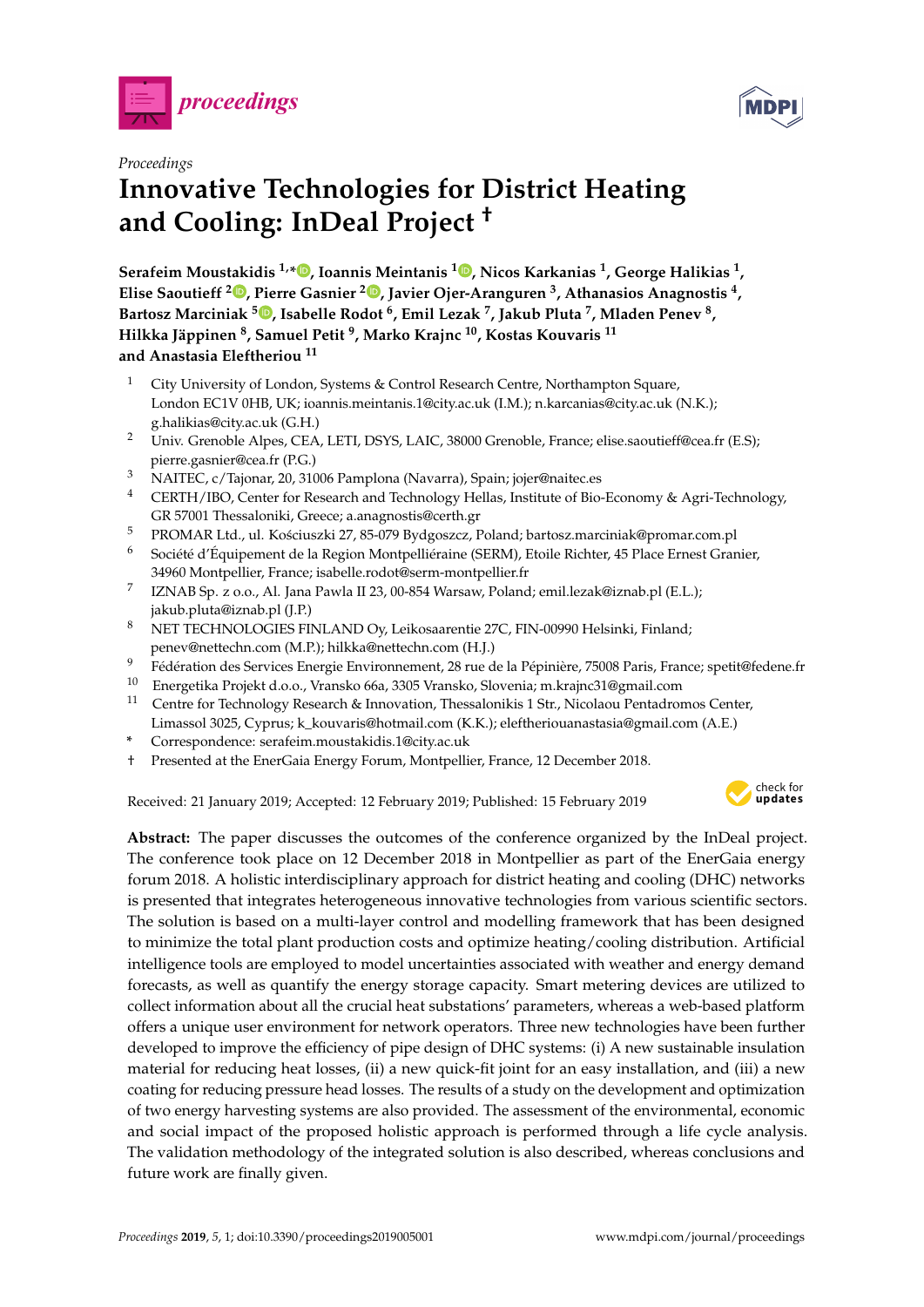**Keywords:** InDeal project; control; forecasting; artificial intelligence; energy storage modelling; advanced metering; insulation materials; pipe system design; energy harvesting; web-based platform

#### **1. Introduction**

Energy is considered as a strategic commodity that shapes the world economy and constitutes one of the main indicators of economic competitiveness and employment. Today's societies constantly ask for more energy, while the consequences of the changes of the climate are more than evident because of the current fossil-fuel based economies. More than half (54%) of Europe's primary energy sources are imported from outside its zone [1]. This percentage is expected to rise up to 60% by 2020, and possibly to 70% by 2030 [1,2]. District heating and cooling could play a crucial role to remedy this increasing energy imports dependency by replacing imported energy with local resources and at the same time reducing significantly the overall primary energy needs. DHC networks provide a smart, sustainable and inclusive infrastructure that is capable to adapt to potential uncertainties associated with climatic emergencies providing high levels of reliability in energy supply [3]. DHC systems and technologies can lead to primary energy and carbon emission reductions making use of various energy conversion processes for heat losses recycling. A transition from the current fossil fuel-based DHC systems into future fourth generation sustainable energy systems requires holistic approaches that allow large-scale integration of renewables along with new technologies for pipe design and insulation, as well as the application of intelligent monitoring and control tools [4].

The H2020 European project InDeal [5] (Innovative technology for district heating and cooling) is an innovative project focused on the development of energy-efficient, eco-friendly and cost-effective solutions for district heating and cooling systems (DHCS). The project's goal is to lower energy demand for DHC and to improve systems' efficiency by creating the tools for better system monitoring what can lower energy losses and reduce bills for the consumers. InDeal is a project funded by the Horizon 2020 Framework Program (topic: H2020-EE-2015-2-RIA) of the European Union under grant agreement no. 696174. The project brings together a number of organizations from different sectors (Table [1\)](#page-3-0), such as research organizations with expertise in control, machine learning, materials and energy harvesting, industrial partners with wide experience in software development, smart meters and system integration, as well as district heating and cooling services providers. Real case studies will be hosted by two network operators in France and Slovenia in order to test the sub-systems and the final system of InDeal under operational conditions.

A number of recent studies [6–8] emphasize that Europe's district heating and cooling systems must undergo a radical change into low-temperature district heating networks interacting with low energy buildings, as well as becoming an integrated part of smart energy systems. Towards this direction, the InDeal project offers a holistic solution (Figure 1) addressing the majority of the technological challenges encountered in today's DHCS. Specifically, the project offers an innovative platform that will impose a fairly distribution of heating and cooling (H&C) among the network's substations by:

- Real–time monitoring of energy consumption via artificial intelligence enabled meters;
- Short-term weather and energy demand prediction using advanced deep learning algorithms;
- Energy storage monitoring, modeling and prediction;
- Intelligent control algorithms for optimal scheduling of production units and distribution of loads that guarantee economic performance and energy efficiency;
- The 24/7 monitoring of the district heating and cooling system by a user-friendly central control platform;
- Energy harvesting solutions to enable future deployment of autonomous sensors;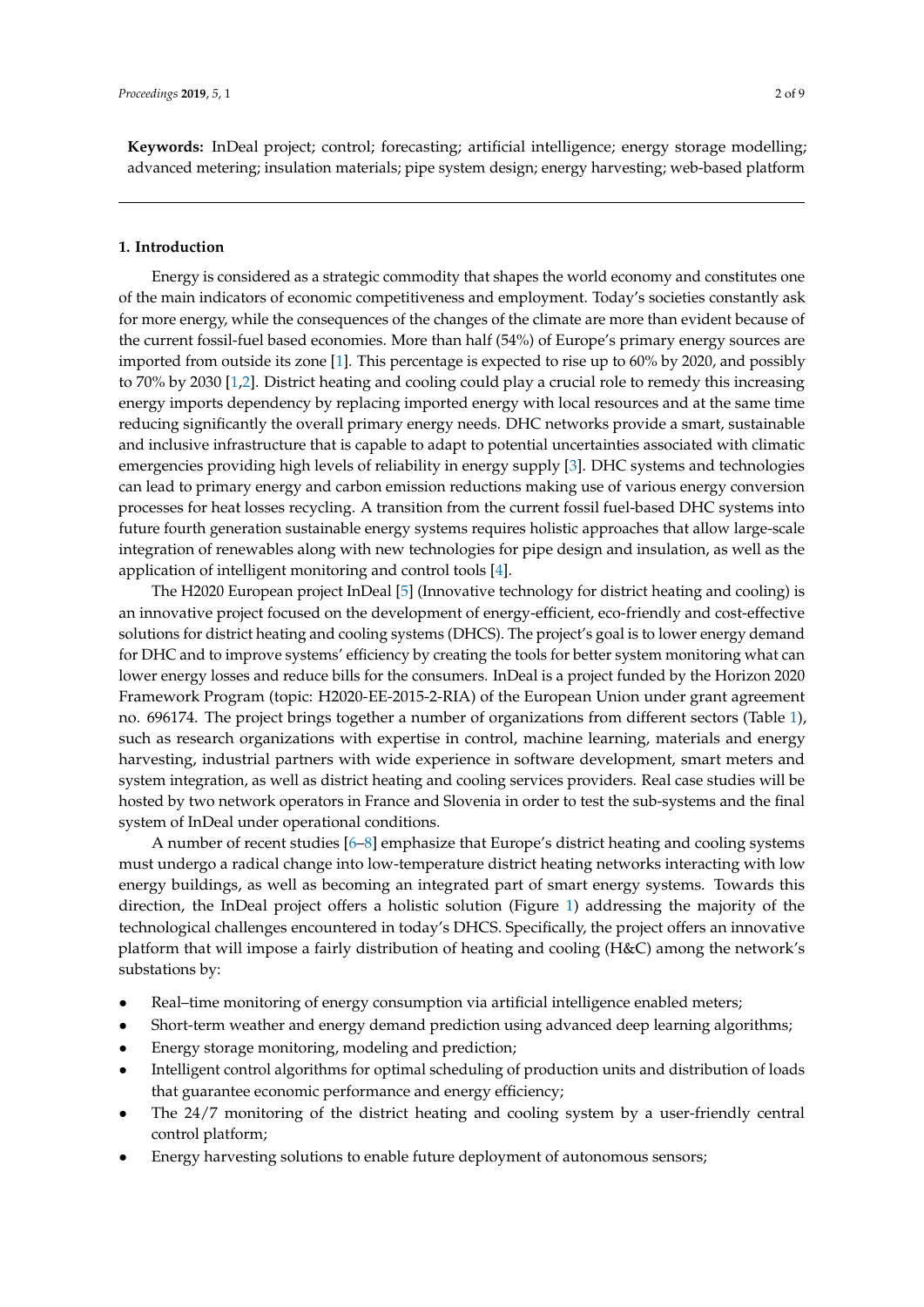• Novel pipe design solutions and innovative insulation materials to minimize distribution heat losses. Figure Commission (CEA) Energy harvesting France Commission (CEA) Energy harvesting France Commission France Commission (CEA) Energy harvesting France Commission (CEA) Energy harvesting France Commission (CEA) Energy harve

<span id="page-3-0"></span>

| <b>Table 1.</b> The consolidant of hild call                                   |                                                                           |          |
|--------------------------------------------------------------------------------|---------------------------------------------------------------------------|----------|
| Partner.                                                                       | Role                                                                      | Country  |
| City University London (CITY)                                                  | Control and machine learning (Coordinator)                                | UK       |
| <b>NAITEC</b>                                                                  | Materials and piping system                                               | Spain    |
| Centre for Research and Technology—Hellas (CERTH/IBO)                          | Energy storage modeling                                                   | Greece   |
| The French Alternative Energies and Atomic Energy<br>Commission (CEA)          | Energy harvesting                                                         | France   |
| IZNAB Sp. z o.o. (IZNAB)                                                       | Life Cycle Analysis, dissemination, exploitation                          | Poland   |
| Center for Technology Research and Innovation (CETRI)                          | Data-driven forecasting algorithms                                        | Cyprus   |
| Net Technologies Finland (NET)                                                 | IT, web-platform                                                          | Finland  |
| PROMAR Ltd. (PROMAR)                                                           | Smart meters, system integration                                          | Poland   |
| Energetika Projekt d.o.o. (ENERGETIKA)                                         | DH network operator                                                       | Slovenia |
| Syndicat national du chauffage urbain et de la climatisation<br>urbaine (SNCU) | French national district heating and cooling<br>association/dissemination | France   |
| Société d'Équipement de la Region Montpelliéraine (SERM)                       | DHC network operator                                                      | France   |

|  | <b>Table 1.</b> The consortium of InDeal. |
|--|-------------------------------------------|
|--|-------------------------------------------|



**Figure 1.** The integrated InDeal solution. **Figure 1.** The integrated InDeal solution.

The aim of this paper is to present the outcomes of the InDeal conference and at the same time stimulate a discussion on the future challenges of the DHC sector towards more energy efficient and intelligent automated solutions. The rest of the paper is organized as follows: Section [2](#page-3-1) presents the individual advancements of the different system components (sub-systems) as discussed and presented in the conference. The validation methodology of the integrated solution is given in Section [3.](#page-6-0) Conclusions and future directions are provided in Section [4.](#page-7-0)

#### <span id="page-3-1"></span>**2. Key Innovations of InDeal**

The technological achievements of the partners, as discussed during the conference, are briefly presented below.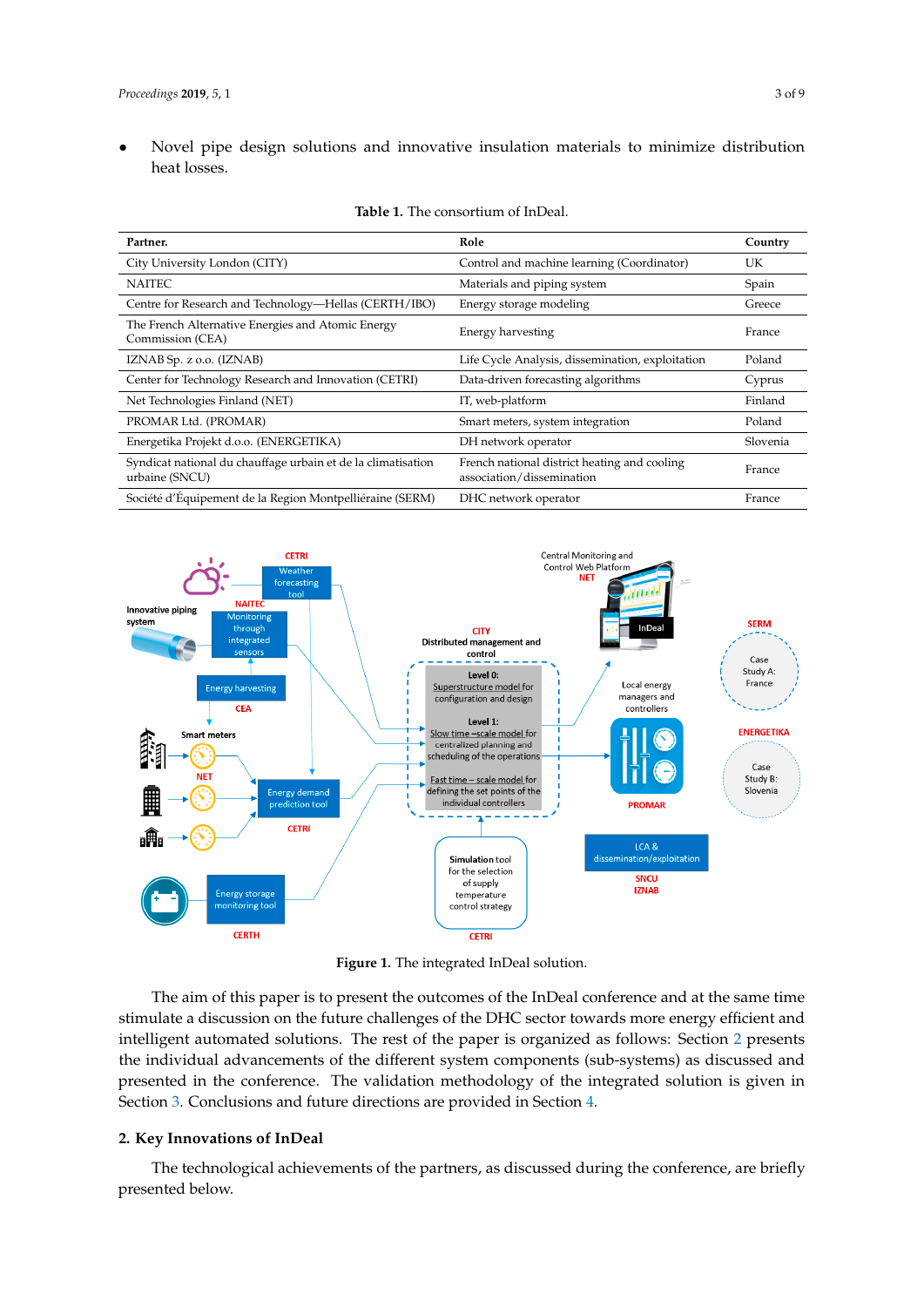#### *2.1. Multi-Layer Control and Modelling Framework*

The InDeal design tool aims to minimize the total plant production costs and distribute heating/cooling in a large number of buildings in a district under uncertainties in the energy demand and weather while satisfying the load demand from the end-users. The proposed control architecture employs a multi-layered structure that allows for a decomposition of the large-scale optimal control problem in smaller subproblems that are tractable and computationally efficient. Each layer addresses a different decision/control problem working at different time-scale/resolution and has its own cost function and constraints. The couplings and interactions between the decision variables and constraints at the various levels are defined by the hierarchical control structure.

More precisely, the control framework consists of:

*Superstructure model*: At the higher control layer, a superstructure model handles all the strategic decisions for the efficient management of the DHC system. It is implemented as a constrained optimization problem with mixed binary and continuous decision variables.

The decision problem at this layer provides a unit commitment and economic load dispatch strategy for the overall DHC system. As a cost criterion, a custom objective function that reflects the energy production costs and the variable running costs of the plant has been designed. The decision algorithm takes into account constraints, such as:

- (a) Energy balance between production and customer demand;
- (b) Production units' capacities;
- (c) Minimum up/down time that a boiler should be kept on/off;
- (d) Temperature limits per each generation unit;
- (e) Ramp limits (up/down) per each production unit;
- (f) Thermal energy storage dynamics and physical constraints; and
- (g) Reliability constraints.

*Slow time-scale model*: At the middle-layer a slow time-scale model captures the continuous dynamics of the system, e.g., the transported water in the DH pipelines and optimizes the continuous system variables, such as supply/return temperatures and mass flow at the central plant. The control algorithm receives the outputs (decision variables) from the superstructure model and provides a supply temperature control strategy that satisfies the energy balance constraint and hence the consumer satisfaction.

*Fast time-scale model*: A fast-time scale model has been developed for the lower control layer which deals with the basic process control and regulation at the substation level. DH substation control system is set to supply the consumer secondary-side with a preset temperature (ref. set point) that is dependent on the outdoor temperature through a heat curve. The control system has been designed to guarantee its operational stability and achieve the desired substation performance.

The design tool receives as exogenous inputs the information from the artificial intelligence (AI)-based supporting tools regarding the weather parameters, the energy demand prediction and the available energy storage content. In order to automate the advanced control concept and solve the decision problems in near real-time, a preliminary integration plan has been designed that allows for reliable data exchange between the modelling/control framework and the information captured by the AI-based supporting tools. More information about the proposed control framework can be found in [9].

#### *2.2. AI-Based Supporting Tools for Weather, Energy Demand Prediction and Energy Storage Modelling*

A two-stages machine learning (ML) approach was implemented to predict the DHC users' energy needs. The methodology relies on readings from smart meters and contextual information, such as weather historical data and forecasted parameters. Specifically, the methodology comprises of: (i) A weather forecasting unit that is trained on local weather data (many years of historical data) and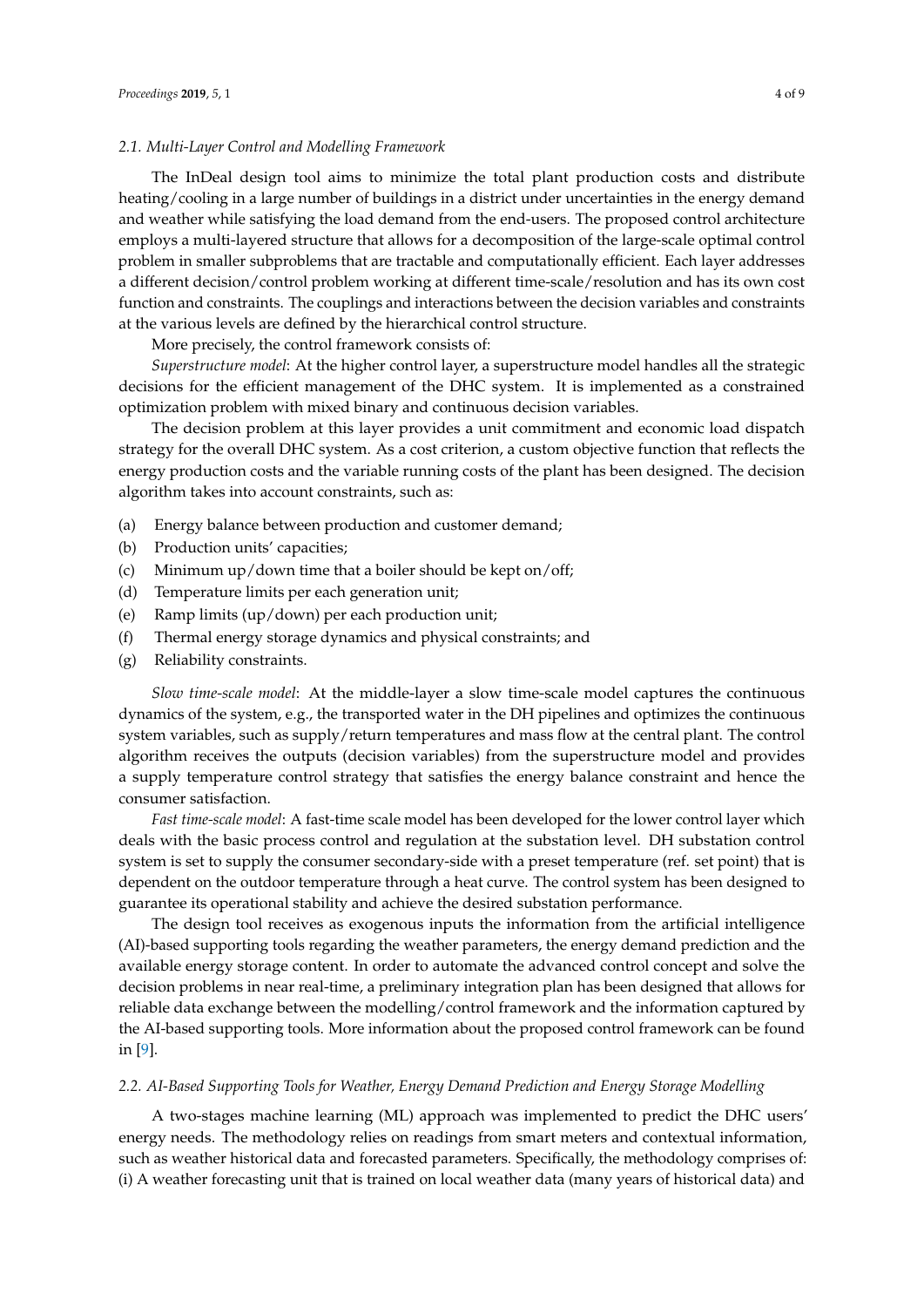predicts future weather parameters within a horizon of 24 h at maximum, and b) a short-term, real-time energy demand prediction unit that makes use of both weather predictions and energy consumption historical data in order to predict accurately the forthcoming consumers' energy needs within the same time horizon of 24 h. Specifically, long short-term memory (LSTM) networks [10] were trained using historical data from both sites, such as day of the week, time of day, current/previous energy consumption and forecasted weather parameters. The trained model was able to estimate the future energy consumption of the DHC networks for the next hours with a mean square error (MSE) of less than 0.1 for both plants in Vransko and Montpellier.

CERTH/IBO developed an ML model for the operation of a heat storage tank, located in Vransko Slovenia. An energy storage framework was established where each component involved in the production, exchange and storage of energy was modelled separately, including solar panels, a heat exchanger and a biomass boiler. Subsequently, the generated submodules were interconnected in order to model the entire operation. Advanced machine and deep learning algorithms were tested and evaluated based on their performance in modeling each component separately, as well as the framework as a whole. Random forest [11] outperformed all other algorithms and thus was selected and implemented for the modelling of all the components. The model managed to achieve a final 0.5% error in predicting the output temperature of the storage tank, with a less than 5 min of total runtime.

#### *2.3. Advanced Metering Infrastructure*

PROMAR developed advanced data metering devices with a modular design and wide range of extensions providing scalability and easy adaptation to various type of equipment in a given controlled installation. The devices are used for telemetric data acquisition from the supported building/substation and enable remote change of the functioning parameters of the connected devices. They are plugged-in directly to meters, sensors and automatic equipment and are capable to extend their functionality. The devices transform regular meters into AI meters and allow the real-time reaction to user-defined alerts. The operating system of the devices is developed to meet the project requirements and has the possibility to be upgraded remotely from the configuration server. It adds some enhancements to existing metering devices i.e., schedule of various appliance usage, supervision of supplied power and power quality diagnosis, short-term load forecasting, revenue-grade payment capabilities, such as load profiling, time-of-use, display of energy consumption. The advanced metering devices were installed in both DHC networks (in Vransko and Montpellier) collecting information about all the crucial heat substations 'parameters including pressure, temperature, current and average flow, current power and characteristics of the pumps.

#### *2.4. Insulation Materials and Piping System Design*

NAITEC has developed three new technologies to improve the efficiency of pipe design of DHC systems: A new sustainable insulation material for reducing heat losses, a new quick-fit joint for an easy installation, and a new coating for reducing pressure head losses. An eco-friendly insulation material based on nanocellulose was obtained with an improvement of 11% in heat losses with respect to the current PUR solution that is used in DHC pre-insulated pipes. A new quick-fit joint design was also developed with the potential to substitute the current welded joint in rigid pipe solution, with the advantages of easy installation, no requirements of special equipment, no leakage under hard working conditions and capacity of absorbing thermal expansion of the pipeline. Finally, a new internal pipe coating with anti-adherent properties was developed to reduce pressure head losses, caused by roughness in the short term, and by scale deposition and corrosion during the system performance in the long term.

#### *2.5. Energy Harvesting*

CEA developed two energy harvesting system, one water flow energy harvester and one thermal energy harvester. These systems make smart flow meters able to work for years without any human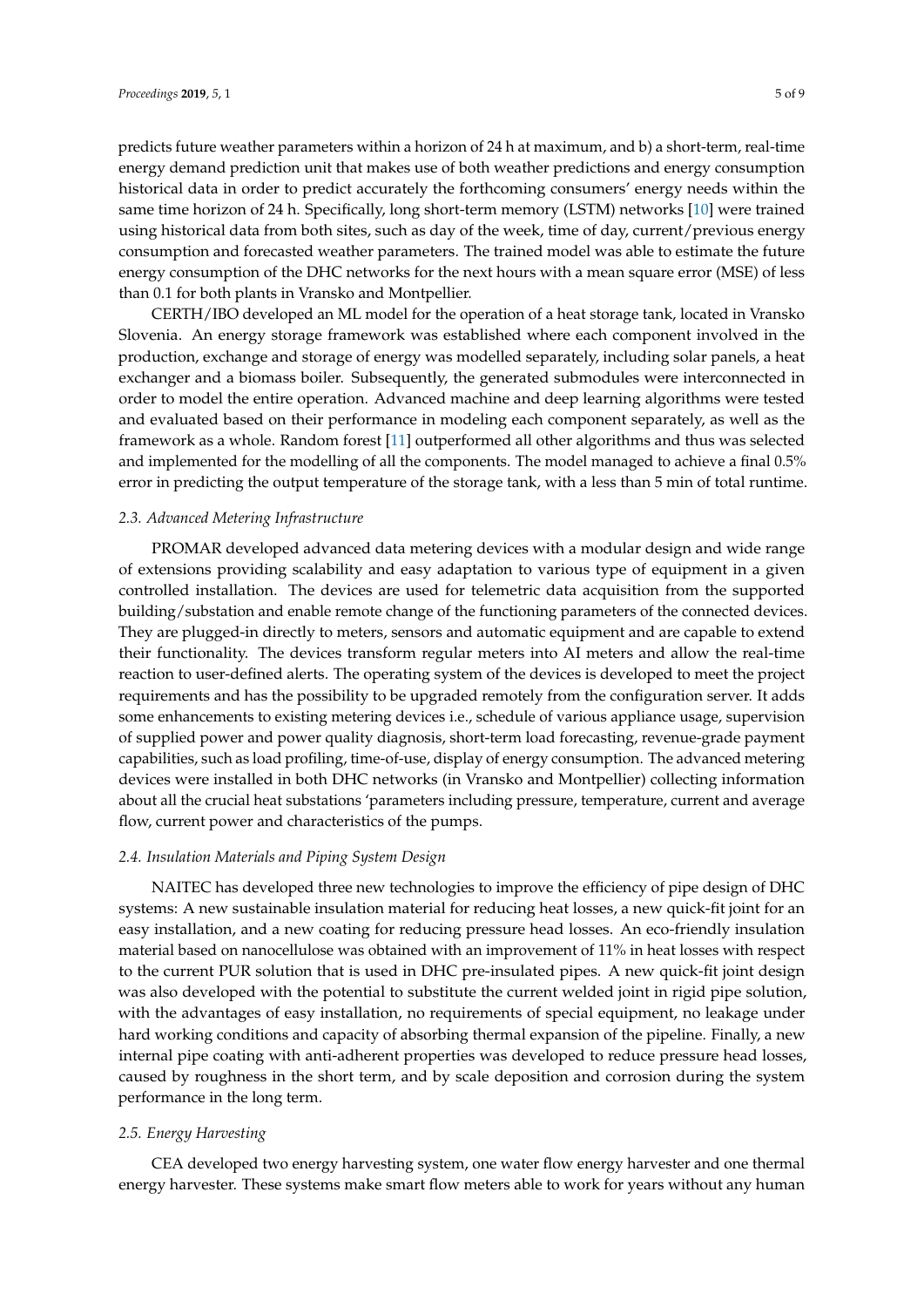intervention by replacing batteries and improve the quality and to reduce the costs of water networks monitoring (flowrate, temperature, pressure, leakage detection, pH meters).

This study [12,13] is the first to propose the optimization of a centimeter-scale water flow harvester, as well as its long-term characterization in a real application case. It shows high output power at high flow rates (490 mW@9  $m^3 \cdot h^{-1}$ ) in both cold and hot water with very low-pressure losses (<50 mbars). The proportionality between the rotation speed of the turbine and the flow can be used to turn this energy harvester into an autonomous flowmeter. Besides, thermal energy harvester shows high output power at high temperature gradient (peak at 34.8 mW with  $\Delta T = 38$  °C).

#### *2.6. Web-Based Platform*

Net Technologies (NET) presented the progress over the development of the Central Monitoring and Control web Platform (CMCP) which hosts and visualizes all the different subtools and systems developed within the project. The goal of the CMCP is to offer a unique user environment which will not only present the measurable parameters of the DHCS but will also act as a transfer mechanism between the InDeal technical solutions for energy efficiency improvements. The proposed CMCP enables the end users to clearly evaluate the benefits of adopting InDeal design and innovations into their DHC networks. The main characteristics of the CMCP are summarized, as follows: (i) It has a scalable architecture, independent of any operating and database manager system; (ii) CMCP does not depend on the end user hardware/software (computer, laptop, smart phone); (iii) it enables web based access which allows connectivity anytime anywhere; (iv) it provides notification and alarming functionalities based on user needs and user access rights; (v) it integrates statistical and reporting functionalities and (vi) it is based on a security-enabled and privacy-enabled design in order to guarantee the confidentiality of the access and data within the platform.

#### *2.7. Life Cycle Analysis*

IZNAB performed a life cycle assessment (LCA) study in order to provide detailed data about the environmental, economic and social impact of the InDeal project's solutions. The impact assessment was divided in two parts: (i) Analysis of the environmental and economic impact comparing the new cellulose nano-fiber insulation material with the most commonly used PUR insulation and (ii) analysis of the environmental, economic and social impact of DHC plants (in Vransko and Montpellier). To assess the impact of DHC plants' data with respect to emissions, used fuels, distributed H&C power were provided by the plants' operators (ENERGETIKA and SERM) and further analyzed by IZNAB using specialized LCA software—SimaPro [14]. The comparison was performed with the data obtained before and after the implementation of the InDeal solution in both real case study plants. Regarding the insulation material NAITEC, that is responsible for its development and testing, provided data about the materials and the energy used in the production process, their cost, as well as information about the waste generated during the production. IZNAB analyzed the data and compared it with the production process of PUR materials for pre-insulated pipes also using the SimaPro software.

The social impact assessment of the InDeal system was carried out focusing on three stakeholder categories: Workers, value-chain actors, and local communities. The analysis for Vransko and Montpellier case-studies revealed that the risk of undesired impact is low (or even very low) and that the impact of the InDeal technology may be further strengthened in the future to achieve higher levels of energy efficiency. This could be achieved by exploring how the data obtained from national smart metering platform could be used to (i) develop personalized recommendations for saving energy; (ii) more targeted policy interventions; (iii) measure actual building performance and (iv) develop compliance and enforcement measures.

#### <span id="page-6-0"></span>**3. Validation for the Integrated Solution**

Apart from the individual assessments of all the proposed technologies (as are briefly presented in Section [2\)](#page-3-1), the consortium is working on the validation of the efficiency of the integrated InDeal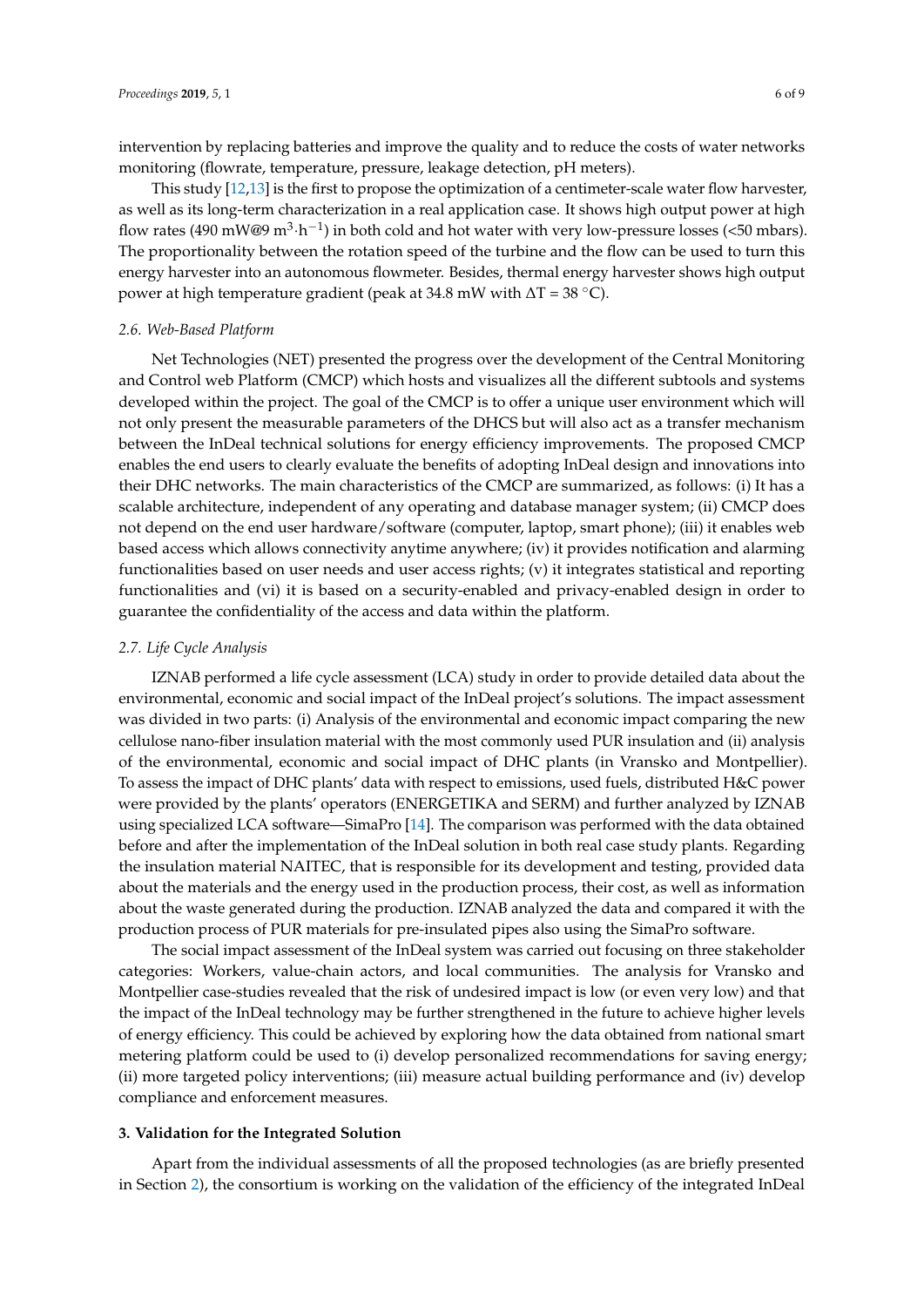system in terms of cost reductions within the real operation of two DHC networks. The methodology adopted here for a fair and accurate demonstration of the proposed system is the following.

- *Step 1*: At a given time t, we record all the set-points of the system. We observe the operation of the system for a time period of ∆t and a cost estimation is performed corresponding to the specific time period.
- *Step 2*: At the same time t, we run the InDeal solution that generates the optimal set-points of the network. We perform the same cost analysis using the selected new set-points for the same time period ∆t.
- *Step 3*: A cost comparison is performed between the existing operation of the system and the proposed scheduling by InDeal.
- *Step 4*: The same process is repeated for a long period and the overall cost figures are calculated for both approaches (the control strategy that is currently adopted versus the proposed one by InDeal).
- *Step 5*: After the end of the testing period, the proposed control scheduling of the InDeal solution will be integrated to act directly on both networks.

The DHC network of Odysseum in Montpellier [15] and the DH network of Vransko [16] have been selected in order to perform test assessment in the operational environment of the sub-systems and the integrated InDeal system. A detailed description of the test sites is given in [5].

#### <span id="page-7-0"></span>**4. Conclusions and Future Directions**

The paper presents the advancements of the InDeal project. The project brings together a number of complementary technologies, including smart meters, information, communication systems, advanced analytics, machine learning and control, as well as insulation materials, piping systems and harvesting solutions. Towards the ultimate goal of optimizing the current DHC networks, the proposed technologies were tested in the plants of Vransko and Montpellier and the results of the individual components were briefly discussed. The applicability of our proposed control solution was demonstrated using energy demand data collected by the smart meters on the field. The AI-based supporting tools were proved to be useful by: (i) Estimating the future energy consumption of the DHC networks for the next hours with a mean square error (MSE) of less than 0.1 and (ii) predicting the output temperature of the storage tank with a 0.5% estimation error. An improvement of 11% in heat losses was achieved by the proposed nanocellulose material with respect to PUR that is currently used in DHC pre-insulated pipes. A new quick-fit joint design was also proposed and a new internal pipe coating with anti-adherent properties was developed to reduce pressure head losses. Two harvesters were manufactured and tested. The water flow harvester showed high output power at high flow rates (490 mW@9  $m^3 \cdot h^{-1}$ ) in both cold and hot water with very low-pressure losses (<50 mbars), whereas the thermal energy harvester achieved a peak at 34.8 mW with  $\Delta T = 38$  °C. Finally, the social impact assessment of the integrated system and the final web platform was carried out focusing on three stakeholder categories: Workers, value-chain actors, and local communities.

Future work includes the overall validation of the integrated InDeal system following the aforementioned 5-step methodology (as presented in Section [3\)](#page-6-0). The consortium also plans to validate the robustness of the proposed approach over a number of uncertainties associated with exogenous factors. To achieve this, the effect of the weather and energy demand forecasting error on the control performance will be assessed through the use of stochastic controllers' variants. The AI-based energy storage modeling module will be integrated within the controller as a means to capture the current storage capacity of the DH network. Future directions also include the application of the energy storage modelling not only to quantify the current capacity of the energy storage tank but also predict its future capacity within a time horizon of a few days. A crucial future step is the final integration of the control framework and the supporting technologies in a web platform that will be user-friendly and will allow optimal decision making and planning. The authors are planning to conduct a feasibility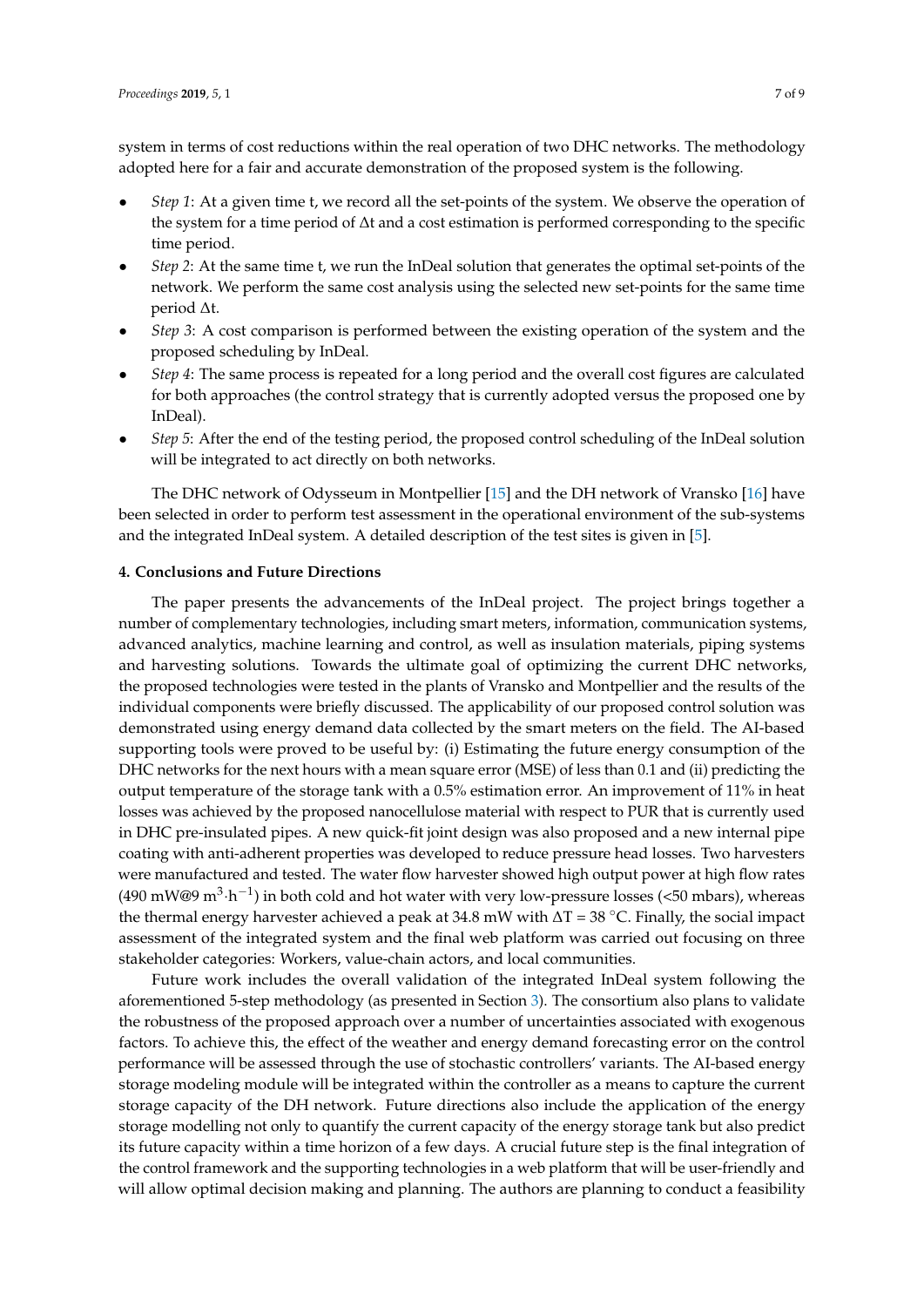study for the potential use and applicability of the new piping system with autonomous sensing capabilities through the use of energy harvesting. Overall, InDeal project shows unique potential for the transformation of current DHCS into next-level automated networks following a holistic approach that guarantees the increase of the overall energy efficiency accomplishing a fairly distribution of H&C based on the estimated energy demand.

**Author Contributions:** Writing—original draft preparation, review and editing, S.M.; Multi-layer control and modelling framework, I.M., G.H. and N.K.; Energy storage modelling, A.A.; Advanced metering infrastructure, B.M.; Insulation materials and piping system design, J.O.; Energy harvesting, E.S. and P.G.; Web-based platform, M.P. and H.J.; Life Cycle Analysis, J.P. and E.L.; Use case A, I.R. and S.P.; Use case B, M.K.; forecasting modules, K.K. and A.E.

**Funding:** This research was funded by the European Union's Horizon 2020 research and innovation program under Grant Agreement #696174: Innovative Technology for District Heating and Cooling (InDeal).

**Conflicts of Interest:** The authors declare no conflict of interest.

#### **Abbreviations**

The following abbreviations are used in this manuscript:

| <b>DHCS</b> | District Heating and Cooling System         |
|-------------|---------------------------------------------|
| DH          | District Heating                            |
| <b>DHS</b>  | District Heating System                     |
| H&C         | Heating and Cooling                         |
| <b>LSTM</b> | Long Short-Term Memory                      |
| ML          | Machine Learning                            |
| AI          | Artificial Intelligence                     |
| MSE         | Mean Square Error                           |
| PUR         | Polyurethane                                |
| <b>CMCP</b> | Central Monitoring and Control web Platform |
| LCA         | Life Cycle Analysis                         |

#### **References**

- 1. District Heating and Cooling—A Vision towards 2020–2030–2050. Available online: [https://www.euroheat.](https://www.euroheat.org/wp-content/uploads/2016/04/DHC-Vision-for-DHC-2012.pdf) [org/wp-content/uploads/2016/04/DHC-Vision-for-DHC-2012.pdf](https://www.euroheat.org/wp-content/uploads/2016/04/DHC-Vision-for-DHC-2012.pdf) (accessed on 13 February 2019).
- 2. Pezzutto, S.; Toleikytė, A.; De Felice, M. Assessment of the Space Heating and Cooling Market in the EU28: A Comparison between EU15 and EU13 Member States. *Int. J. Contemp. Energy* **2015**, *1*. [\[CrossRef\]](http://dx.doi.org/10.14621/ce.20150105)
- 3. Wiltshire, R. *Advanced District Heating and Cooling (DHC) Systems*; Elsevier: Amsterdam, The Netherlands, 2016.
- 4. Rezaie, B.; Rosen, M. District heating and cooling: Review of technology and potential enhancements. *Appl. Energy* **2012**, *93*, 2–10. [\[CrossRef\]](http://dx.doi.org/10.1016/j.apenergy.2011.04.020)
- 5. European H2020 Project InDeal. Available online: <http://www.indeal-project.eu/> (accessed on 13 February 2019).
- 6. Connolly, D.; Lund, H.; Mathiesen, B.V.; Werner, S.; Möller, B.; Persson, U.; Boermans, T.; Trier, D.; Østergaard, P.A.; Nielsen, S. Heat roadmap Europe: Combining district heating with heat savings to decarbonise the EU energy system. *Energy Policy* **2014**, *65*, 475–489. [\[CrossRef\]](http://dx.doi.org/10.1016/j.enpol.2013.10.035)
- 7. Costa, A.; Loureiro, T.; Passerini, F.; Lopez, S.; Pietrushka, D.; Klepal, M.; Halikias, G.; Meintanis, I.; Moustakidis, S.; Karcanias, N.; et al. Development of Future EU District Heating and Cooling Network Solutions, Sharing Experiences and Fostering Collaborations. *Proceedings* **2017**, *1*, 1105. [\[CrossRef\]](http://dx.doi.org/10.3390/proceedings1071105)
- 8. Lake, A.; Rezaie, B.; Beyerlein, S. Review of district heating and cooling systems for a sustainable future. *Renew. Sustain. Energy Rev.* **2017**, *67*, 417–425. [\[CrossRef\]](http://dx.doi.org/10.1016/j.rser.2016.09.061)
- 9. Moustakidis, S.; Meintanis, I.; Halikias, G.; Karcanias, N. An Innovative Control Framework for District Heating Systems: Conceptualisation and Preliminary Results. *Resources* **2019**, *8*, 27. [\[CrossRef\]](http://dx.doi.org/10.3390/resources8010027)
- 10. Gers, F.A.; Schmidhuber, J.; Cummins, F. Learning to forget: Continual prediction with LSTM. *Neural Comput.* **2000**, *12*, 2451–2471. [\[CrossRef\]](http://dx.doi.org/10.1162/089976600300015015) [\[PubMed\]](http://www.ncbi.nlm.nih.gov/pubmed/11032042)
- 11. Fawagreh, K.; Gaber, M.; Elyan, E. Random forests: From early developments to recent advancements. *Syst. Sci. Control Eng.* **2014**, *2*, 602–609. [\[CrossRef\]](http://dx.doi.org/10.1080/21642583.2014.956265)